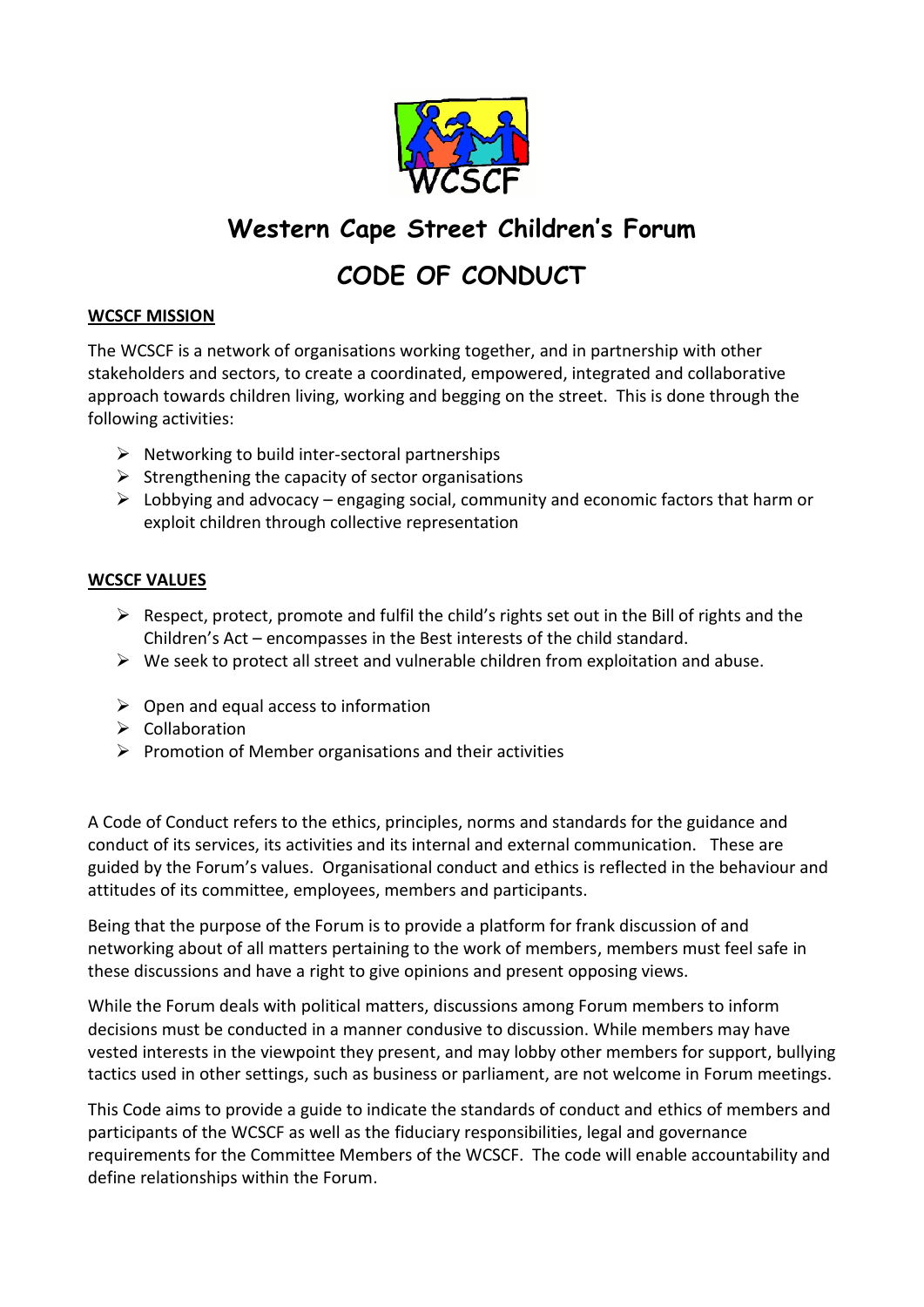#### **Ethical Behvaiour and Conduct**

- 1. Members or participants should always act in the best interests of the WCSCF and the Street Children Sector.
- 2. In all dealings with one another and with other members of the Forum, participants should do so with courtesy and respect.
- 3. No member at a meeting shall display sexism, racism, or any other form of discrimination towards any other member, committee member, employees, participants, volunteers or other person.
- 4. Minorities are regarded as important as majorities and efforts to hear a minority viewpoint must be made.
- 5. Networking by nature makes allowances for differing opinions as long as the primary objective is to further understand, learn from and devise a way of cooperating. Items put on the table for discussion should be debated with respect even if another member does not think the item has any merit or if another member does not agree with the view being put forward.
- 6. Forum members may with the Chairs permission interrupt a speaker to ask questions or make comments as necessary to clarify the discussion.
- 7. Undue interruption or other interference with the orderly conduct of a meeting will not be tolerated and may result in the individual(s) being asked to leave the meeting.
- 8. Heckling, making threats, name calling, insulting are not conducive to constructive debate and go against the ethos of networking.
- 9. Defamatory remarks or profanity will not be allowed. The Forum Chairperson may terminate a speaker's privilege of address if he/she persists in improper conduct or remarks.
- 10. The Executive Committee can undertake any action to ensure that this atmosphere prevails.
- 11. The Forum Chairperson may rule members or participants out of order if their remarks do not pertain to matters that are within the subject matter jurisdiction of the Forum or if their remarks are unduly repetitive.
- 12. The suspension of the membership of a Forum member must be agreed to by the majority of the committee.

Behaviour at meetings by Members or Participants should:

- 13. Be courteous and respectful at all times
- 14. Be positive and polite.
- 15. Be careful of what they say and how they say it.
- 16. Acknowledge contributions don't only criticize.
- 17. Take responsibility for their actions
- 18. Be tolerant of different views.
- 19. Be ethical.
- 20. Be punctual to start on time.
- 21. Allowed for disagreements, but disagreements should focus on professional matters, the impact on our work, our approaches. The Forum meeting is not the place to deal with personal conflicts.
- 22. Tackle the issue not the person.
- 23. Involve rational decision making.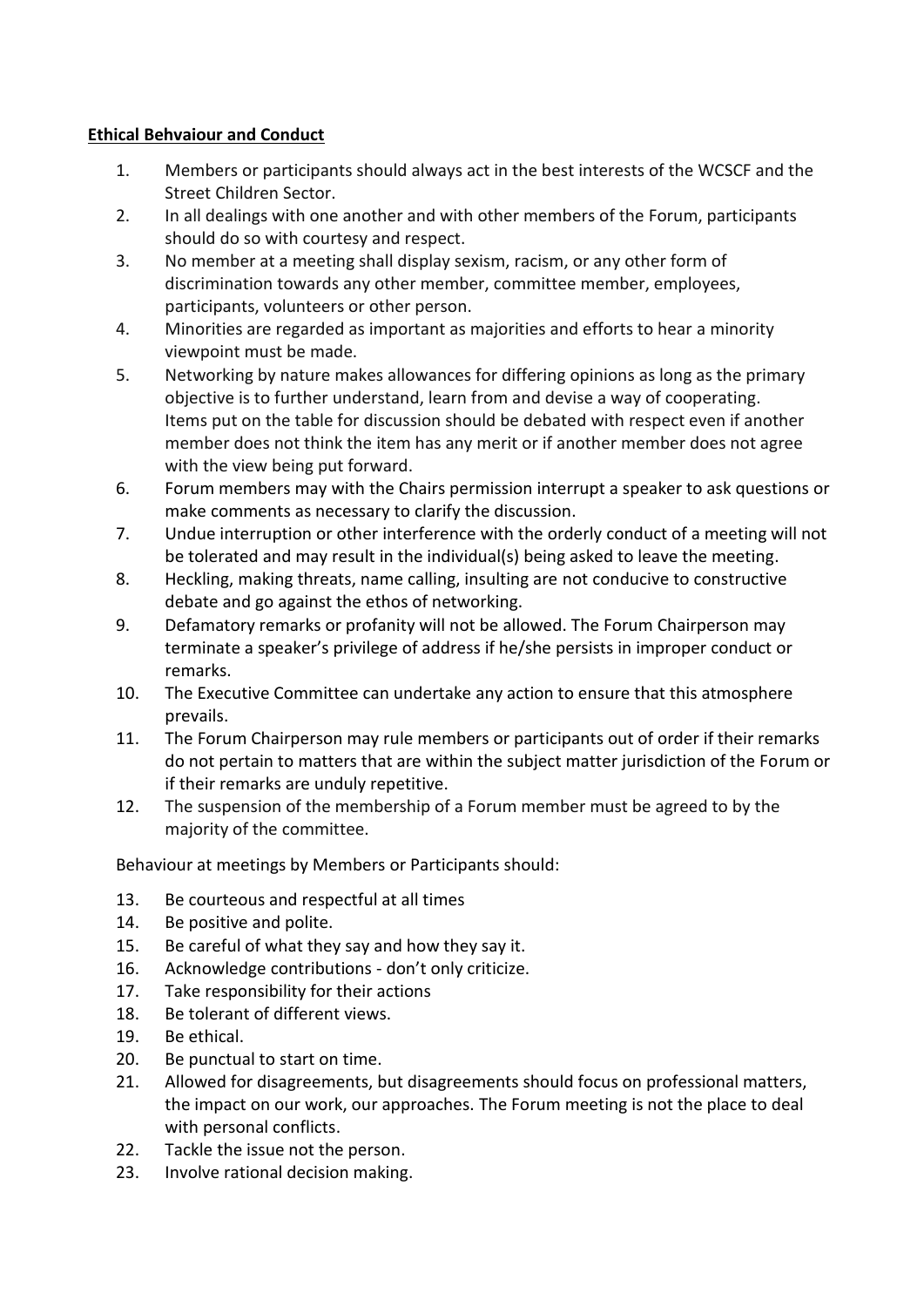- 24. Stick to the business at hand Don't talk just for the sake of it, talk to contribute, talk with a purpose.
- 25. Ask questions to obtain clarity when one genuinely doesn't understand, not just to attack or judge.
- 26. Maintain confidentiality.
- 27. Involve participative decision making.
- 28. Involve commitment.
- 29. If someone has a disagreement with another, approach him or her directly. Don't wait for the meeting and then do this in public as this is humiliating and insulting.

### **Complaints Proceduure**

- 1. The Forum shall not prohibit public criticism of its policies, procedures, programs, services, acts or omissions (Constitution Code section …..).
- 2. The Forum shall not prohibit public criticism of Forum employees or Members.
- 3. Complaints or charges against an Employee or a Member should be made in writing or in a closed session, but without resorting to defamatory language. Complaints should be specific including examples
- 4. Whenever a Member of the forum or the public makes specific complaints or charges against an Employee or a Member while addressing the Forum, the Forum Chairperson shall inform the speaker that it is the preference of the Forum to receive such complaints in writing, or to hear such complaints or charges in closed session unless otherwise requested by the member pursuant to Constitution Code section…)
- 5. The presentation of such complaints or charges to the Forum by a recognized speaker shall not alone be grounds for declaring the speaker out of order.